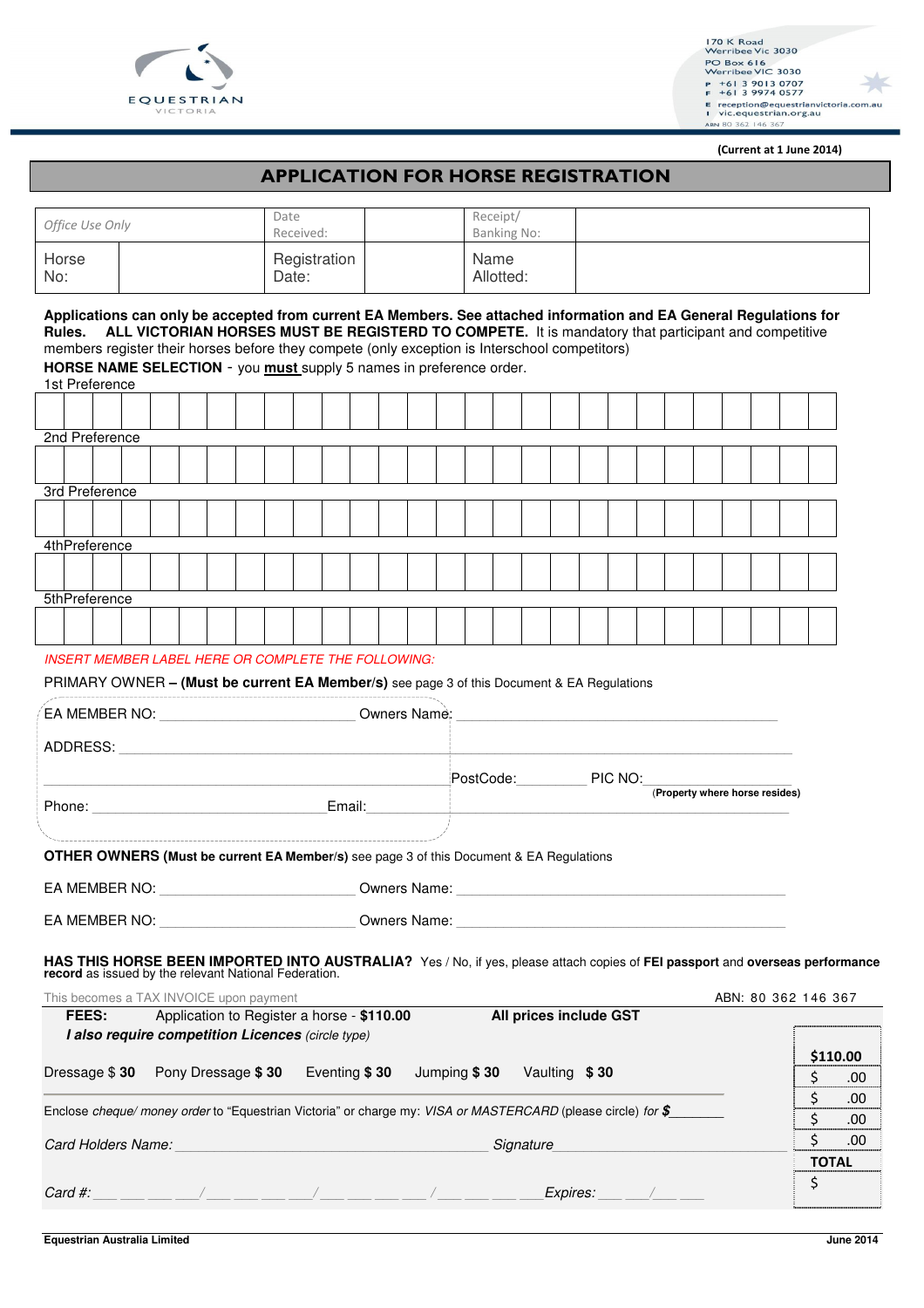## **HORSE DETAILS & MARKINGS**

**Horses must be Micro chipped to register with the EA** 

| COLOUR:                                                                  |                                      |  | SEX:                                                                                                                                                                                                                                                                                                                                                                                                         | Please circle: Gelding                          |                            | Mare | <b>Stallion</b> |  |  |  |
|--------------------------------------------------------------------------|--------------------------------------|--|--------------------------------------------------------------------------------------------------------------------------------------------------------------------------------------------------------------------------------------------------------------------------------------------------------------------------------------------------------------------------------------------------------------|-------------------------------------------------|----------------------------|------|-----------------|--|--|--|
| BREED:                                                                   |                                      |  | <b>FOAL DATE:</b>                                                                                                                                                                                                                                                                                                                                                                                            |                                                 | <b>HEIGHT</b> in<br>Hands: |      |                 |  |  |  |
|                                                                          |                                      |  |                                                                                                                                                                                                                                                                                                                                                                                                              | <b>MUST AT LEAST INCL YEAR</b>                  |                            |      |                 |  |  |  |
| <b>MICROCHIP NUMBER</b><br><b>Issued</b> (Include label if<br>available) |                                      |  |                                                                                                                                                                                                                                                                                                                                                                                                              | <b>MICROCHIP TYPE</b><br>& LOCATION:            |                            |      |                 |  |  |  |
|                                                                          | certify them to be true and correct. |  | PLEASE INCLUDE COPY OF MICROCHIP CERTIFICATE NB All Horses registered from 1/7/2008 must be microchipped. OR<br>DECLARATION & SIGNATURE OF VET: I hereby certify that the horse as described in this application has the above micro-chip details and that<br>I have scanned the horse to validate that the chip details are correct. I have also checked the markings drawn for this horse on this form and |                                                 |                            |      |                 |  |  |  |
| <b>MARKINGS: HEAD</b>                                                    |                                      |  | SIRE:                                                                                                                                                                                                                                                                                                                                                                                                        |                                                 |                            |      |                 |  |  |  |
| <b>NEAR FORE</b>                                                         |                                      |  | DAM:                                                                                                                                                                                                                                                                                                                                                                                                         |                                                 |                            |      |                 |  |  |  |
| OFF FORE                                                                 |                                      |  |                                                                                                                                                                                                                                                                                                                                                                                                              | SIRE OF DAM:                                    |                            |      |                 |  |  |  |
| <b>NEAR HIND</b>                                                         |                                      |  |                                                                                                                                                                                                                                                                                                                                                                                                              | OTHER MARKINGS: whorls & scars must be included |                            |      |                 |  |  |  |
| OFF HIND                                                                 |                                      |  |                                                                                                                                                                                                                                                                                                                                                                                                              |                                                 |                            |      |                 |  |  |  |
| <b>BRAND NEAR SIDE:</b>                                                  |                                      |  | <b>BRAND OFF SIDE:</b>                                                                                                                                                                                                                                                                                                                                                                                       |                                                 |                            |      |                 |  |  |  |



# **DECLARATION BY OWNER/S**

I / We hereby make application to register a horse and certify that the particulars supplied on the front and back of this form are true and correct in every respect. I / We certify that this horse has not been registered with the EA before. I / We certify that I am / we are the recognised owners of the said horse. I / We understand the EA Horse Registration is not legal proof of Ownership but is for the purpose of Registration / Identification to compete. I / We understand that if any incorrect information is furnished on this application, the Branch may cancel the registration, may take disciplinary action against the applicant/s and may also disqualify the horse. I/ We (Parent / guardian if owner under 18 years) undertake to accept all the responsibilities of ownership of the horse identified above.

| Name & Signature of all owners:<br>And parent quardian/ where member is under 18 years of age | Date: |  |
|-----------------------------------------------------------------------------------------------|-------|--|
| Name & Signature of all owners:                                                               | Date: |  |
| Name & Signature of all owners:                                                               | Date: |  |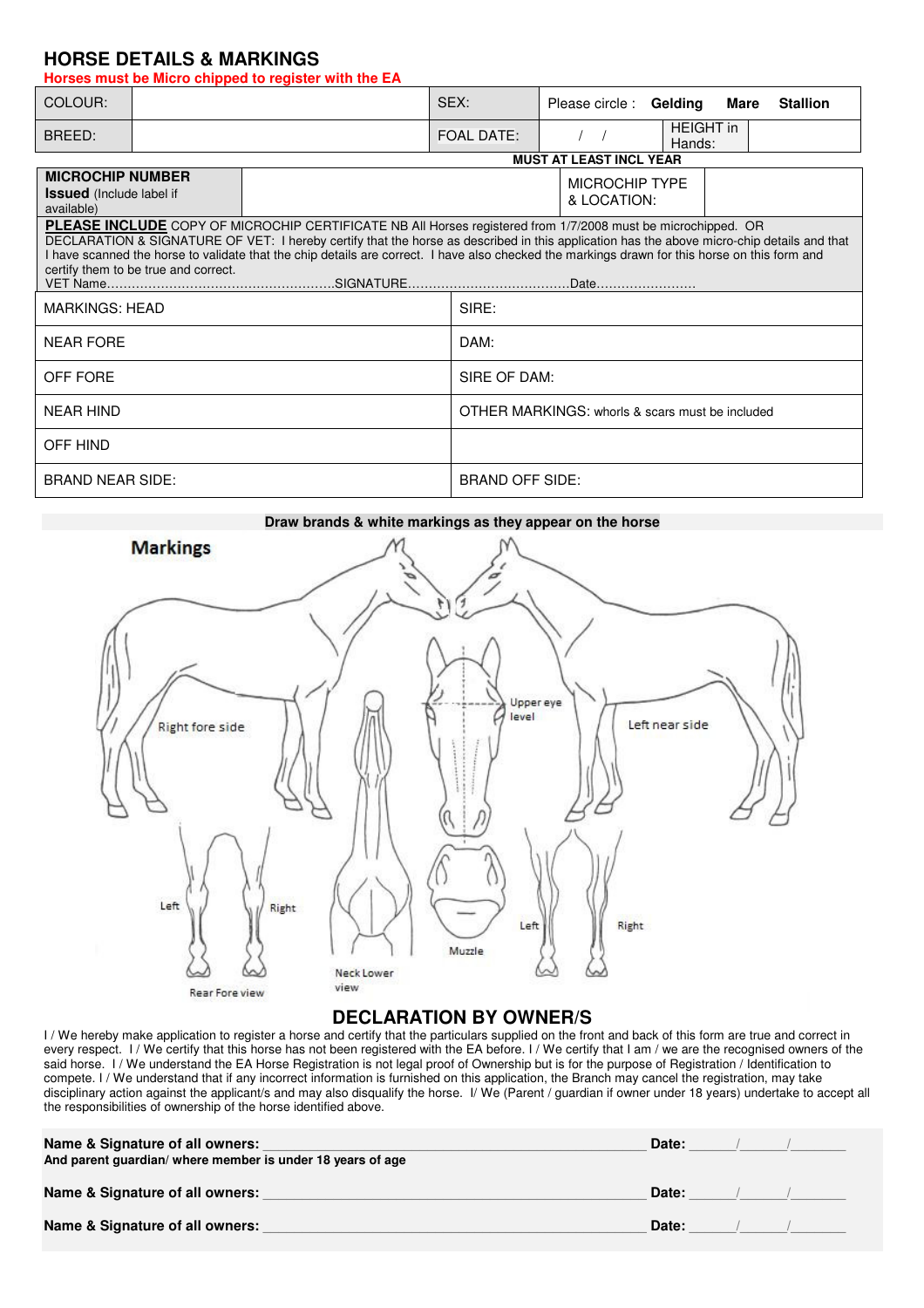# **INFORMATION ON REGISTERING A HORSE WITH THE EQUESTRIAN FEDERATION OF AUSTRALIA**

#### **Registering a Horse**

- 1. Horses and Ponies must be registered with the EA to enter Official Events and Competitions. Registration is a means of identification, to establish ownership for competition purposes and if need be, proof of identification. Horses and ponies do not need to be registered with the EA to take part in Training Competitions or Associate Competitions or to participate in training days at a Local Event where the training class at the Local Event provides no prize money, voucher or reward of any kind other than receipt of a ribbon or rosette.
- 2. Application papers must include owner/s EA member number, the full name, address and signature of the owner, or owners. The description of the horse and diagram must be accurately recorded. If the name of the horse is ever changed or any pertinent changes are made the Person Responsible must return the identification papers to the EA for updating.
- 3. A horse must be microchipped (Compulsory from 1<sup>st</sup> July 2008) according to the standard AS 5018/5019, before it can be registered. If the horse is microchipped members should get a registered veterinarian to fill out and sign the microchip details on the application form or provide a Microchip certificate issued at time of implant before the EA can accept it.
- 4. The Person Responsible for a horse at an Event is responsible for the accuracy of their identification papers and keeping accurate results records for each Sport. Papers must be available for inspection when required by an official of the EA or the OC.
- 5. Owners must advise EA at the time of registration if the horse has been imported into Australia. Foreign owned Horses or imported Horses will be graded / classified at the discretion of the sport/s concerned.

### **Horse Names – Life Registration**

#### **General Regulations Article 138 – Names of Horses**

- 1. Horses registered with the EA are registered for life. (i.e. A horse can only be registered once with the EA.) Members attempting to do a new registration of a horse that is already registered may be subject to penalty. See EA Disciplinary By-Laws.
- 2. In principle, the first registered name of a horse registered with the EA will remain on permanent record.
	- 2.1. When applying for the initial registration of a horse or pony with the EA at least five names ranked in preference must be given.
	- 2.2. Horses cannot be registered as trade names i.e. Versace, Calvin Klein or Nescafe. This is an FEI rule.
	- 2.3. Horse names may not to exceed 28 characters including spaces.

2.4. There are certain horse names which may never be reused even if the horse is retired or deceased. These names have been given exclusive rights if the horse has made significant achievements usually relating to the Olympic or World Equestrian Games e.g. Peppermint Grove, Kibah Tic Toc.

2.5. Prefix initials (e.g. "CH") are not permitted. (Example: "November Rain" cannot be "CH November Rain".)

2.6. Punctuation marks (e.g. full stops, commas, etc.) and special characters (e.g. [asterisk] \*, [ampersand] & etc.) must not be used in names. (Example: "Mr Burns" cannot be "Mr. [full stop] Burns".)

- 3. Horses that have been registered with another recognized breed society may be EA registered using that name. Where the name exists already, a trailing number may be added. This rule also applies to horses being imported into Australia.
- 4. If the owner applies for a name change or a change to the commercial prefix/suffix, the horse's registration papers and Identification Document must retain the old name or prefix/suffix for the next 12 months as follows: new name and/or new prefix/suffix **ex** previous name/prefix/ suffix.
- 5. A horse/pony name including a prefix or suffix may be registered with the EA provided it complies with one of the following conditions: 5.1. A commercial prefix/suffix may be added to the name, and must be entered in the registration papers. However, at Regional and Olympic Games under the patronage of the IOC, such prefix/suffix cannot appear in a program and cannot be used in any other way.
	- 5.2. A Breeder/Stud prefix or suffix shall be given to a horse or pony bred by breeders and studs who are a member of the EA or a recognised Breed Society.
- 6. EA reserves the right to refuse to register any horse under any particular name..

### **Owner/s and Lessees**

### General Regulations - **Article 139**

- 1. All owners, including part-owners, must be current Senior, Senior Show Horse, Associate, Junior, or Corporate member of EA. Any other listed category members is not eligible to register or be part-owners of a horse. Category examples include Recreational or Affiliate. An Associate member may be an owner of a horse but cannot ride the horse in official competition. The horse must be ridden by current financial FULL members in all Official competitions.
- 2. The Primary Owner is the owner who is to receive any information relating to the horse, i.e. its registration papers, performance cards etc. Usually the rider or the owner with the largest ownership share is the primary owner.
- 3. EA accepts registrations on the understanding that the Person or Body making the registration is the bona fide owner, part-owner or lessee of the horse. EA will accept no responsibility on cases of disputed ownership, which must be settled by the parties concerned.
- 4. EA will keep a register of the owners of horses including multiple ownership. Changes of owners and records of leasing agreements must be entered in the identification papers by EA.
- 5. Owners of horses sold or leased must return the identification papers immediately to EA with the name and address of the Purchaser or Lessee. The new owners will pay the change of ownership fee.
- 6. Leasing of horses is permitted under the following conditions.
	- a. The form and duration of the lease agreement is a matter for the parties concerned; it does not require the approval of the EA.

 b. The member to whom the horse is leased is regarded in all respects by EA as the bona fide owner and shall have the same rights and duties.

c. When a horse is leased this will not be regarded as a change of ownership.

d. If a leasing agreement is cancelled during the period of lease or is renewed, EA must receive written confirmation from the parties of the lease.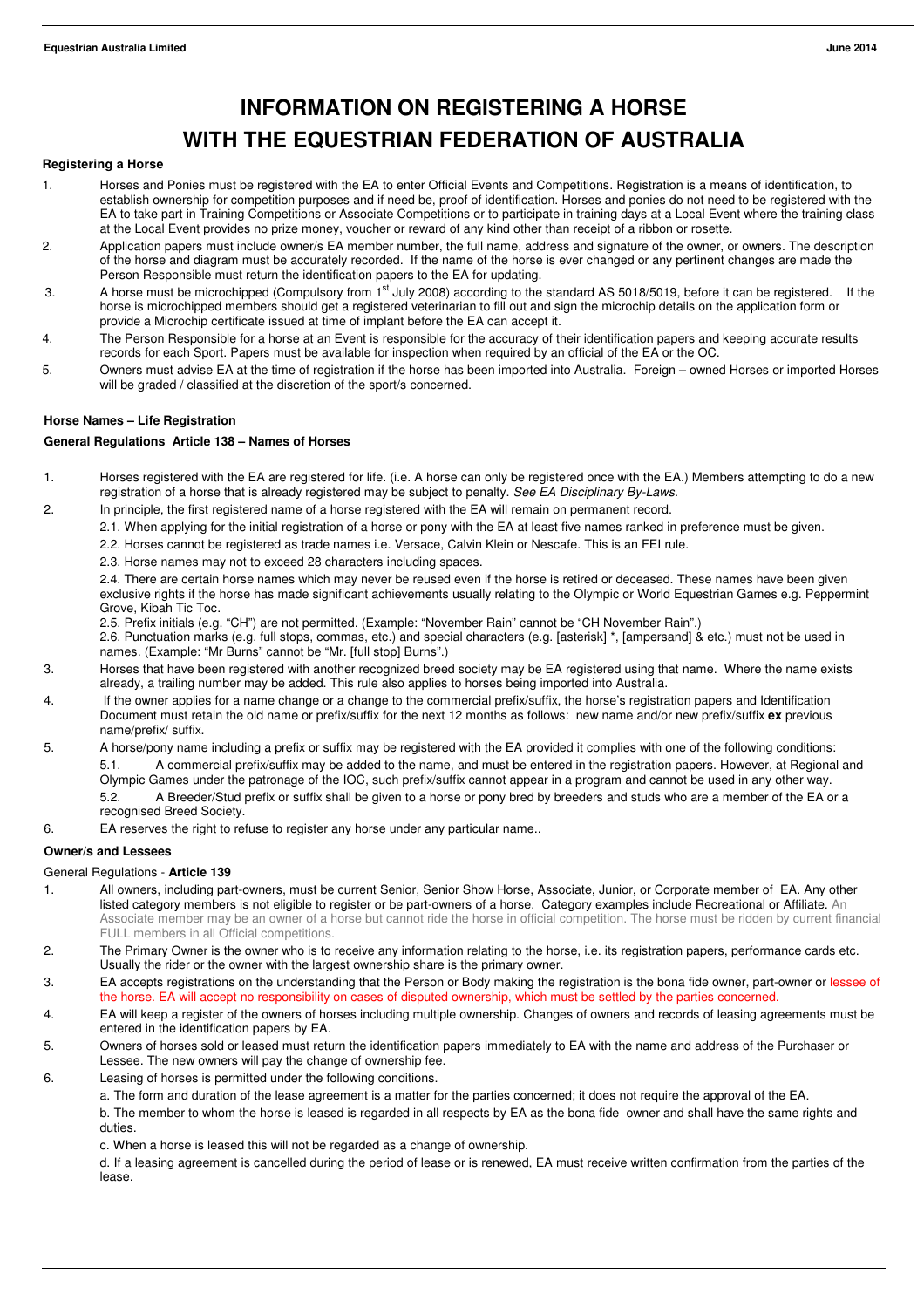### **Foal Date & Age (Years)**

If you only provide the year foaled, the horse's birthday as used in the Southern Hemisphere which is the 1st August will be used.

### **Height**

Height is an estimated height at the date of registration. If the horse is officially measured, this will be the horse's official height for competition purposes.

#### **Article 114 – Horse Identification**

From 01 July 2008, to become registered with EA, all horse must have a microchip meeting AS 5018 & AS 5019 inserted.

#### **NB Branding remains compulsory in WA due to government regulations.**

From 01 July 2011, all horses participating in Official competition must have a microchip meeting AS 5018/5019, (Amended 16 May 2008). Members shall affix a microchip barcode sticker (issued at time of implant) Animal registry certificates with microchip details May be accepted. Otherwise, a registered veterinarian must complete the microchip verification on the application form.

Record of the microchip will be included on the certificate of registration and EA National Database.

### **Markings**

White markings, whorls and scars are the only markings to be recorded on EA registration certificates (plus brands/microchip details). Black markings i.e. the black legs of a bay horse do not count as identifying markings.

**White Head Markings:** Here are some common examples and how you would describe them.



#### **White Leg Markings**

EA Staff need to be very specific as to the location of white markings on the legs when describing them on the database. However, as there is limited spaces available in the database fields, abbreviations sometimes need to be used. Refer to the below guide as to standard practice.

| NEAR FORE $=$ NF  | OFF FORE = OF NEAR HIND = NH OFF HIND = OH |                    |                  |
|-------------------|--------------------------------------------|--------------------|------------------|
| $CORONET = C/NET$ | $PASTERN = P/TERN$                         | FETLOCK = F/LOCK   | $CANNON = C/NON$ |
| $KNFF = KNFF$     | $HOCK = HOCK$                              | $COMJOINED = CONJ$ |                  |

White leg markings must be shown as they appear when viewed from both sides of the horse. If a white marking extends right around the leg so as to be visible from both sides it must be drawn on both near side and off side diagrams.

Here is an example of how you would describe the white markings and a scar on the diagram below. **NEARFORE**: White to fetlock, extending higher behind to cannon **NEAR HIND** White to pastern **OFF HIND**: Scar above hock on inside of leg